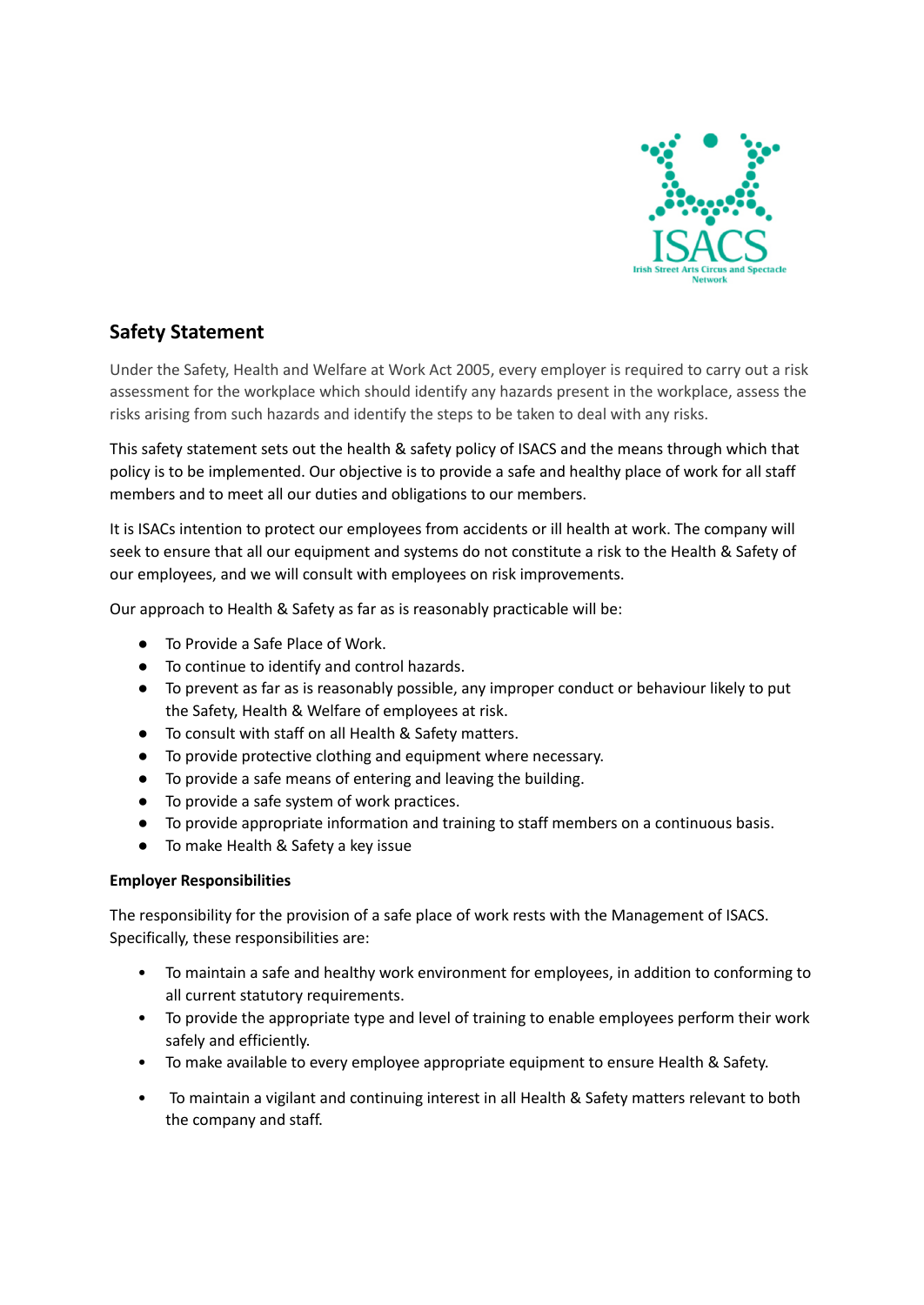## **Employee Responsibilities**

Employees of ISACS have a responsibility to themselves and fellow workers to carry out work in a safe and considerate manner. Employees must:

- Cooperate with the company in maintaining a safe workplace.
- Report any potential hazards to management and not work in any hazardous conditions should they; in the employee's opinion exist.
- Be aware of the nearest emergency exits and firefighting / first aid equipment.
- Never interfere with or misuse anything provided by the company in the interests of Health & Safety.
- Read the company Health & Safety statement and obey all mandatory signs.
- Not partake in any form of horseplay or prank likely to lead to injury to you or others.

# **Safety Representative**

The Safety, Health and Welfare at Work Act 2005 provides that employees at a place of work are entitled to select and appoint a Safety Representative to represent them in consultations with their employer on matters of safety, health and welfare. A Safety Representative may consult with and make representations to ISACS on aspects of safety, health and welfare in the place of work. ISACS is obliged to consider any representations made and so far, as is reasonably practicable, take any necessary and appropriate action in response.

### **Smoking/Alcohol and Drugs**

It is not permissible to attend work under the influence of intoxicating liquor or drugs. The smoking of tobacco products is prohibited in the offices of ISACS. Smoking can take place outside the company building at least 3 metres away from door entrances and windows.

This smoking policy forms part of the overall Health & Safety Policy and any breach will be dealt with under the Company's disciplinary procedure.

Visitors, contractors and temporary members of staff are expected to abide by the terms of this policy.

# **Manual Handling**

Manual Handling is defined as the "*transporting of a load by one or more employees and includes lifting, putting down, pushing, carrying or moving a load, which by reason of its characteristics or of unfavourable ergonomic conditions involves risks, particularly of back injury to employees*".

This is a priority issue because it is a major cause of accidents in the workplace. It is ISACS's policy to minimise the need for manual handling of loads and so therefore should be avoided as far as is reasonably practicable.

Employees must check the weight of the load before attempting to lift it and if the load is too heavy get help. When lifting, follow the following basic principles:

- 1. Relax the knees. Lowering movements should start at the knees not the head.
- 2. Get close to the object to be lifted. Get a good balance by keeping the feet apart. One foot will automatically be ahead of the other.
- 3. When in position, bend the knees and lift with the strong muscles in the legs.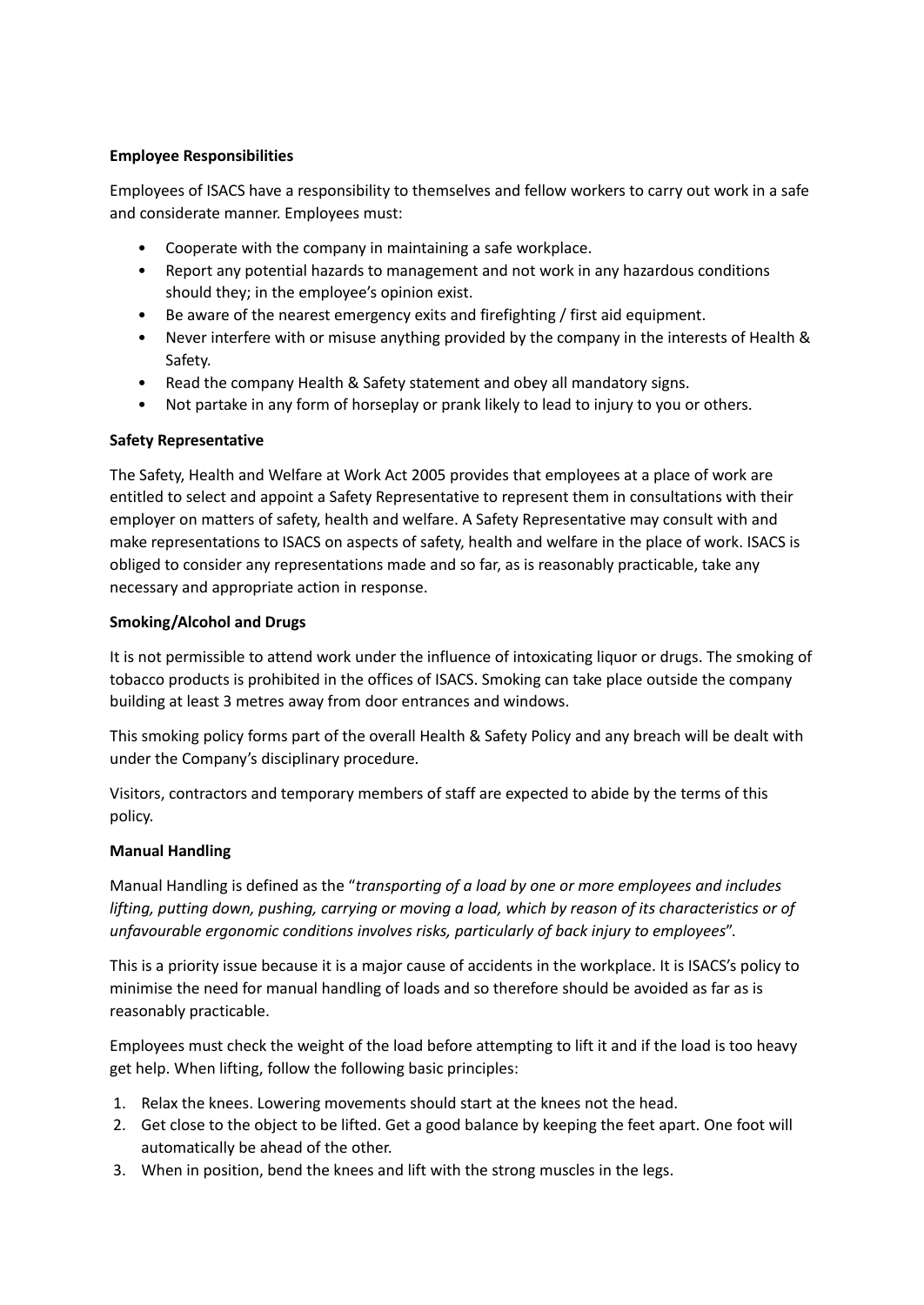4. Lift gradually, smoothly and without jerking, keeping the object close to the body and the back straight.

## **Pregnant Employees**

Pregnant employees must notify their manager as soon as they are aware of the pregnancy and a Pregnancy Risk Assessment must be completed by the Executive Director or another Company Administrator.

The purpose of this pregnancy risk assessment is to ensure that the employee and their baby are not in any danger from work activities.

### **Training**

The company is committed to identifying the safety training needs on an ongoing basis. Staff will be involved in the identification of hazards in the office and advised of the particular hazards pertaining to their area. Staff will be trained to respond to such hazards in order to prevent accidents/injury to themselves, their colleagues and members.

All staff will be trained in emergency procedures and where appropriate, staff will be trained in the use of special machinery and equipment. All staff will be trained in the correct techniques involved in safe manual handling.

### **Consultation**

The company is committed to consulting with its staff members regarding safety, health and welfare in the office. Staff is involved in the identification of hazards and are trained in dealing with the hazards identified.

The safety statement will be included in Induction Training and staff will be advised on how to deal with any problems that arise.

# **Reporting of Accidents**

Staff are required to report all accidents and near misses, whether resulting in injury or not, to management. An employer is obliged to report any accident that results in an employee missing 3 consecutive days at work (not including the day of the accident) to the Health and Safety Authority. Under the Safety, Health & Welfare at Work (General Application) (Amendment) (no.3) Regulations 2016, employers must report certain occurrences to the Health & Safety Authority and ensure any records are kept on site for a period of 10 years from the date of the accident or dangerous occurrence. The following details are required:

- Date, Time and Place of the incident.
- Name, Address, Occupation and Age of the injured person.
- Circumstances, including cause and nature of the injury and the arrangements made for its treatment.

All accidents will be investigated by a member of management and a written report prepared. Corrective action will be taken where necessary to avoid a recurrence. Accidents involving persons who are not members of staff but are visiting or working on the premises must also be reported.

#### **Fire Procedures**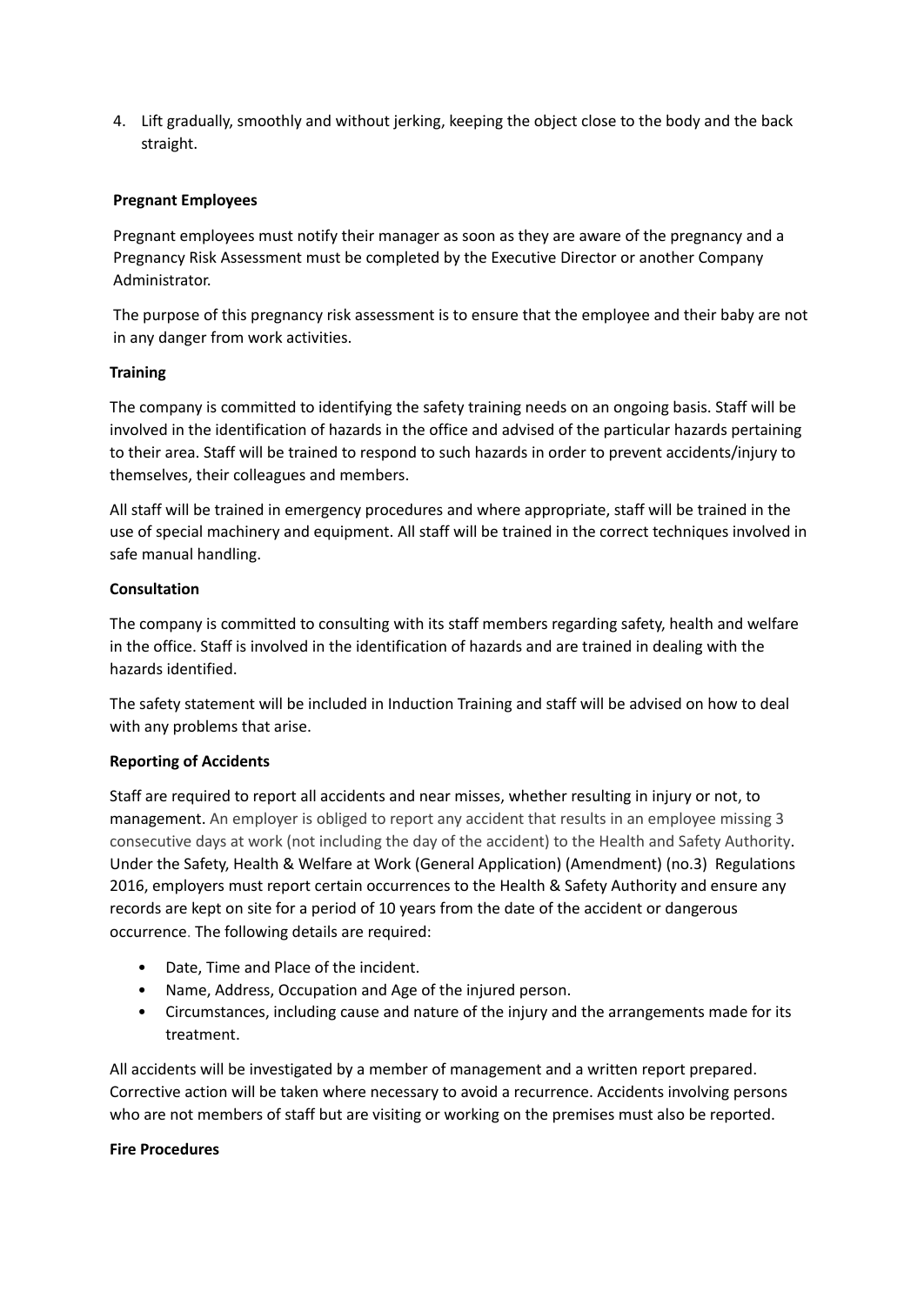In the event of a fire and providing there is no danger to the persons concerned every effort should be made to extinguish or contain the fire pending the arrival of the fire brigade. The magnitude of the outbreak must dictate whether attacking the fire should take priority over reporting and evacuation.

All staff should be familiar with the exit routes and should also know the location and type of fire extinguishers in the office. If you discover a fire you should:

- Activate the fire alarm.
- If there is a reasonable hope of extinguishing the blaze, attack the fire immediately.
- Do not under any circumstances, expose yourself to danger.
- Leave the building by the nearest fire exit and proceed to your designated assembly point. If you hear the alarm you should:
- Switch off any equipment under your control and leave the building by the nearest fire exit.
- Do not stop to collect personal belongings.
- Once outside, do not enter the building until you are told it is safe to do so.
- Fire drills will be performed on occasion by the building management, Wexford County Council, to ensure that procedures are known and followed in the event of a real fire.

Wexford County Council manage and control the building wherein ISACS's office is based and therefore take responsibility for the fire safety maintenance and routine checking of alarms, extinguishers etc.

# **Hazard Analysis**

A hazard is anything at work that might cause harm e.g. Electricity, Hot Surfaces, Lifting Heavy Loads, Slippery Floors, and Poorly Lit Stairways etc. Staff must be aware of the potential hazards and risks involved and report specific hazards to management.

A hazard analysis will be carried out once a year by Management. Particular attention will be paid to areas of high risk i.e. Floors, Stairs and Manual Handling. The company will remove hazards by engineering means where necessary.

# **First Aid**

First Aid boxes are provided to ensure that first aid supplies are easily accessible when required in an emergency. First Aid boxes are located in the office. They are to be checked regularly and shortages replaced. Employees have an obligation to ensure that First Aid Boxes, like any safety equipment, are not tampered with. Free access to First Aid Boxes must be maintained at all times. Painkillers cannot be provided in the First Aid Boxes.

#### **Covid-19**

ISACS has developed the following COVID-19 Response Plan. All managers and workers are responsible for the implementation of this plan and a combined effort will help contain the spread of the virus. The Response Plan is based on the HSA, HSE, the Department of Health and Department of Business, Enterprise and Innovation return to work safety protocol.

It is required that all employees are familiar with the COVID-19 Response Plan and follow the guidelines set out in it.